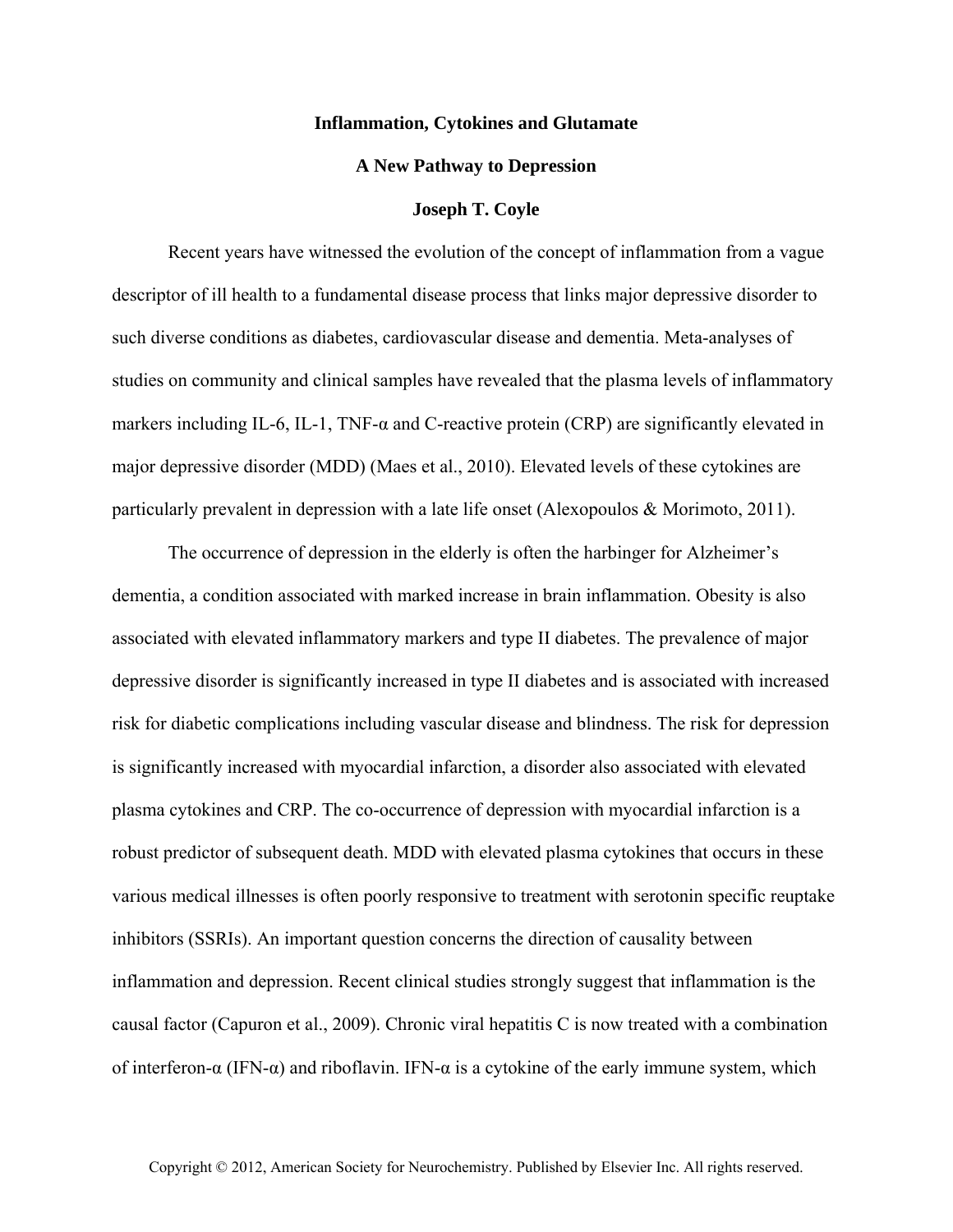induces the cellular release of other proinflammatory mediators such as IL-6. A significant proportion of patients treated with IFN- $\alpha$  develop major depressive disorder, and their cerebral spinal fluid levels of IL-6 correlate with depression symptoms.

What are the neurochemical processes that bridge the gap between elevated inflammatory markers in plasma and depression? Studies by Maes et al., (2010) indicate that proinflammatory cytokines induce indole amine 2,3-dioxygenase (IDO), which catabolizes tryptophan into the kynurenine pathway. Elevated IDO reduces plasma tryptophan levels, which ultimately attenuates the synthesis of serotonin in brain because tryptophan hydrolylase is not saturated by tryptophan. Of perhaps greater significance are the downstream metabolites of tryptophan, kynurenine and quinolinic acid. Kynurenine has anxiogenic effects, whereas quinolinic acid, an NMDA receptor agonist, has prodepressive effects and at high concentrations has excitotoxic effects.

The potential role of excessive NMDA receptor agonism by quinolinic acid as an alternative pathway to depression has received clinical support from recent studies with the NMDA receptor antagonist ketamine (Diazgranados et al., 2010). In placebo-controlled trials a single dose of ketamine produced a rapid and persistent antidepressant effect lasting up to 10 days in patients selected for being poorly responsive to SSRI treatment. Li et al., (2010) have developed the evidence that the acute NMDA receptor blockade activates the mammalian target of the rapamycin (mTOR) pathway via rebound AMPA receptors activation, thereby promoting synaptogenesis in the prefrontal cortex (Li et al., 2010). Regardless of the precise mechanisms, this robust therapeutic effect of ketamine in cases of major depression unresponsive to traditional antidepressant treatment (approximately 50% of MDD patients are unresponsive) suggests the existence of a distinct pathophysiology for depression involving glutamatergic mechanisms and